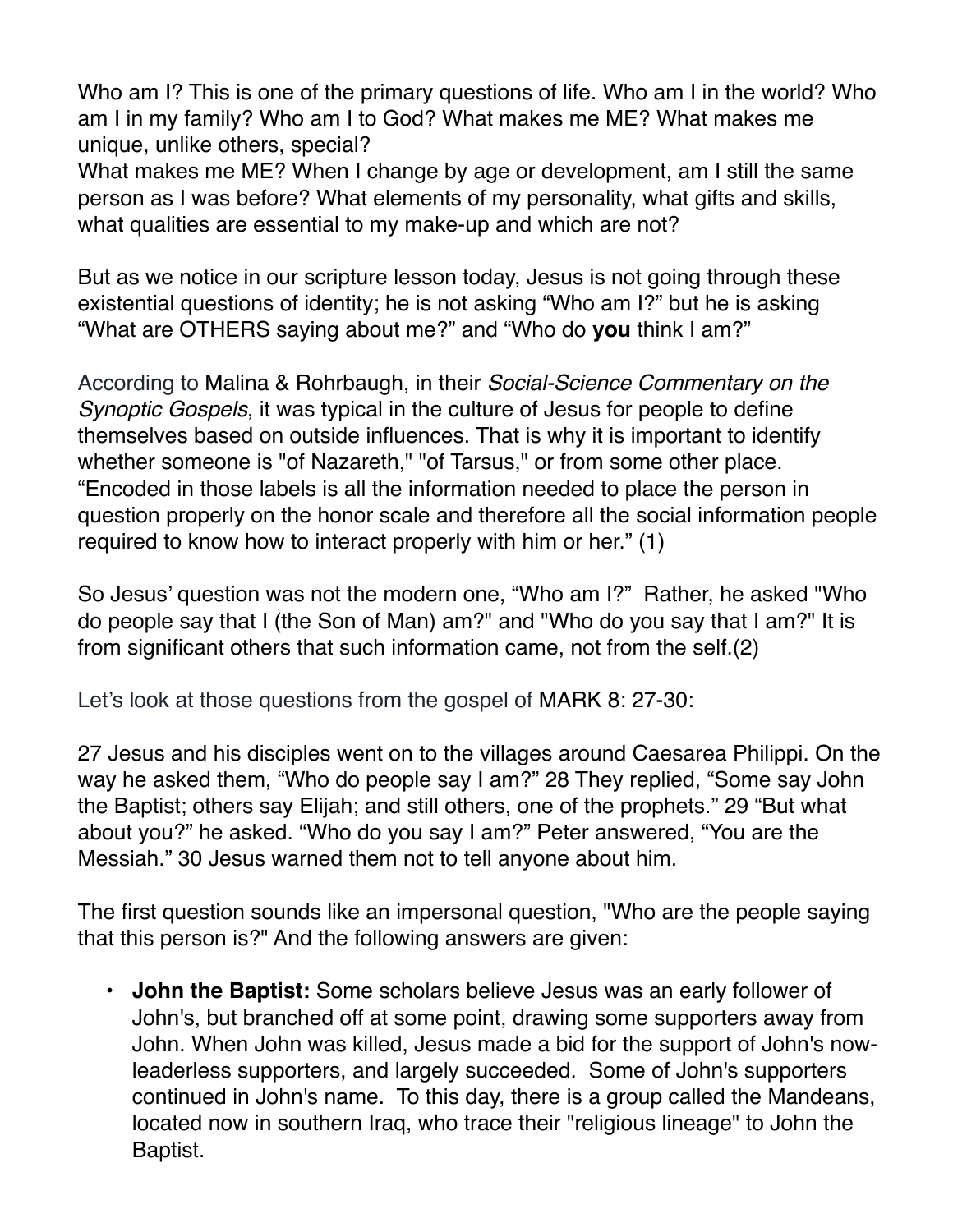- **Elijah:** Elijah was the classic prophet, and, like Jesus, was from northern Israel. Elijah is also an eschatological figure, predicted to come at the end of times. In fact, the very last two verses of the Old Testament, Malachi 4: 5-6, say: "Lo, I will send you the prophet Elijah before the great and terrible day of the Lord comes."
- **Jeremiah:** Matthew adds "Jeremiah, the suffering prophet" to the list (Jeremiah is not mentioned in Mark or Luke.) Jeremiah and Jesus both opposed the religious and political establishment of their day, and both suffered for it. (3)

The second question is personal with "you" emphasized. Jesus asked, "**You**, who are you saying that **I** am?" This "you" is a plural "you", meaning Jesus was not only asking Peter for his answer, but he was asking the whole community. "Who do you all say that I am?"

This is a question as vital for us today as it was to the disciples in the time of Jesus. Who do we understand Jesus to be? Peter understood him to be the Messiah, the Son of the living God. But let's take a moment to describe Jesus in our words. Who do you understand Jesus to be? (Turn to the person next to you and answer the question Jesus asks us: Who do you say that I am?")

## *Teacher, Example, Saviour, Redeemer, Miracle-worker*

Our answers determine how we view ourselves, how we understand our role in the world. What we name God – who we understand Jesus to be – is the name we call our God. And that naming has power, as written in our Psalm 124:8 "Our help is in the name of the Lord,

who made heaven and earth."

So, who are we "in his name"?

If we understand Jesus to be the ultimate peacemaker, reconciling warring factions, bringing together all sides to create a peaceful kingdom, how do we live "in the name of Jesus?"

If we understand Jesus to be the prime example for our living: how we should treat others, respond to conflicts, show love to one another, then how do we live "in the name of Jesus?"

If we understand Jesus to be our Savior, the ultimate in forgiveness and mercy and compassion, then how do we live "in the name of Jesus?"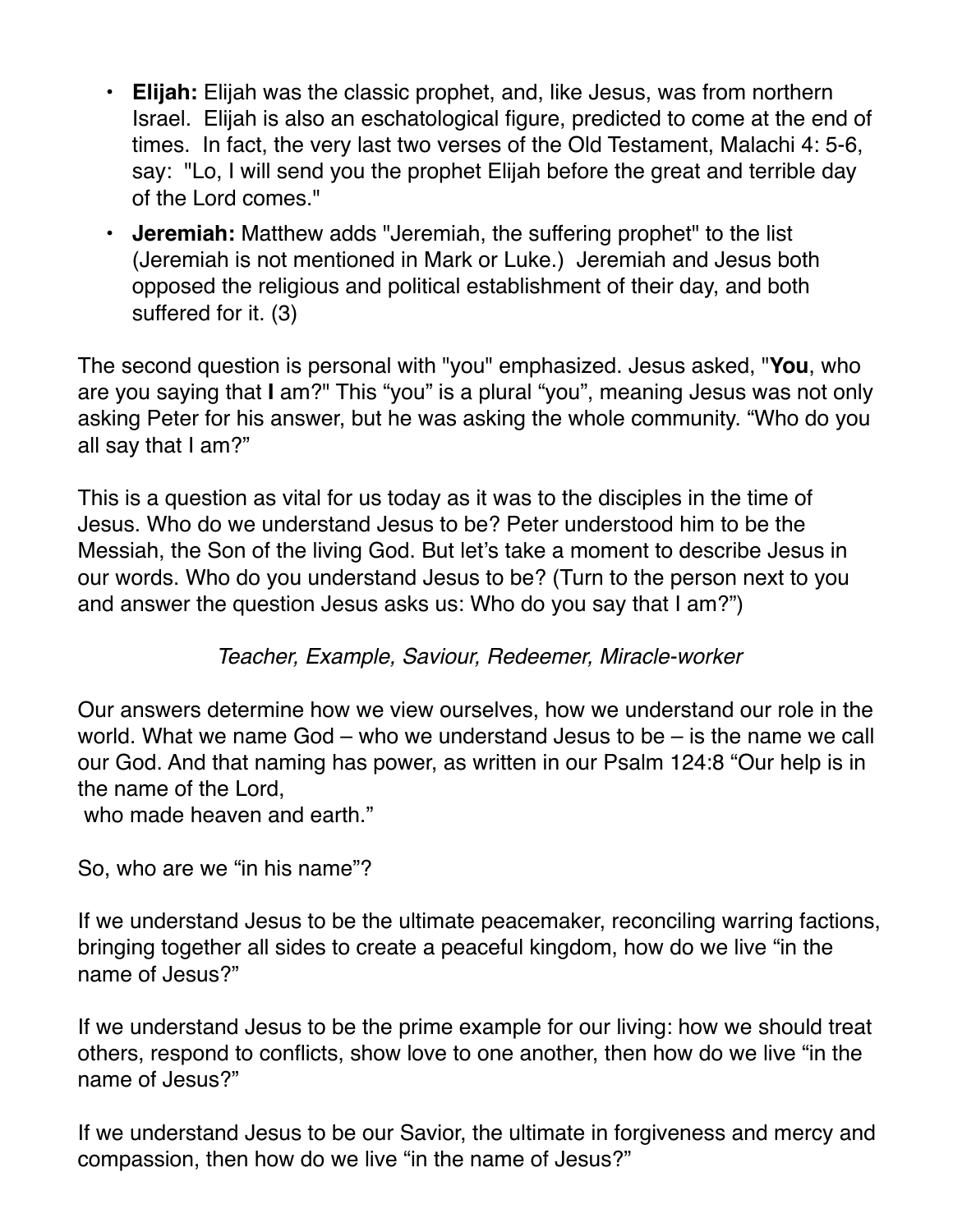In 1989, Henri Nouwen - Dutch-born Catholic priest and writer – wrote a small book called "In the Name of Jesus" and in it he advises Christian leaders to live in Christ's name, by Christ's example, by resisting the temptations of Christ faced in Matthew 4:1-11: The temptation to be relevant, The temptation to be spectacular, and the temptation to be powerful. Nouwen spent nearly 20 years winning renown as a famous author and teaching theology and psychology at Notre Dame, Yale, and Harvard before moving into the Daybreak L'Arche community for developmentally handicapped persons near Toronto.

In his book he describes his understanding of Jesus through his interaction with Bill, his friend and companion on a trip to give a lecture.

"As I was preparing my presentation," he wrote, "I became deeply aware of the fact that Jesus did not send his disciples out alone to preach the word. He sent them two by two. I began to wonder why nobody was planning to go with me. If my present life is truly a life among handicapped people, why not ask one of them to join me on the journey and to share the ministry with me?"

> - After some consultation, the Daybreak community decided to send Bill Van Buren with me. Since my arrival at Daybreak, Bill and I had become good friends. Of all the handicapped people in the house, he was the most able to express himself with words and gestures.

Often, I had told Bill that those who arebaptized and confirmed have a new vocation, the vocation to proclaim to others the good news of Jesus. Bill had listened to me carefully, and when I invited him to go with me to Washington, D.C., to speak to priests and ministers, he accepted it as an invitation to join me in my ministry. "We are doing this together," he said at different times in the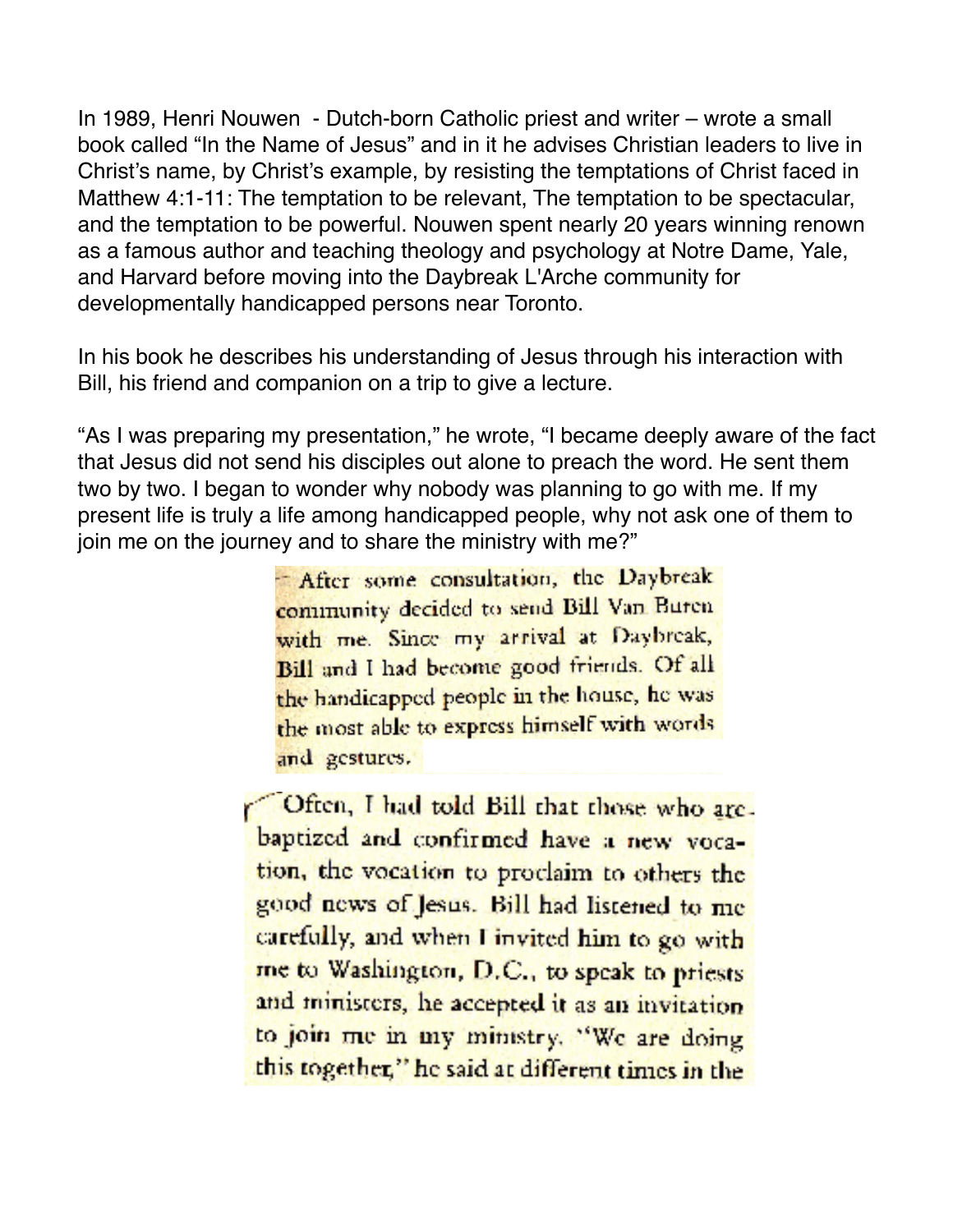dave before use loft "Voe." I have raving " "Last time, when Henri went to Boston, he took John Smeltzer with him. This time he wanted mc to come with him to Washington, and I am very glad to be here with you. Thank you very much." That was it, and everyone stood up and gave him warm applause.

As we walked away from the podium, Bill said to me, "Henri, how did you like my speech?" "Very much," I answered, "everyone was really happy with what you said."/ **The Committee of the Committee of the Committee** 

After I had finished reading my text and people had shown their appreciation, Bill said to me, "Henri, can I say something now?" My first reaction was, "Oh, how am I going to handle this? He might start rambling and create an embarrassing situation," but then I caught myself in my presumption that he had nothing of importance to say and said to the audience, "Will you please sit down. Bill would like to say a few words to you." Bill took the microphone and said, with all the difficulties he has in speaking,